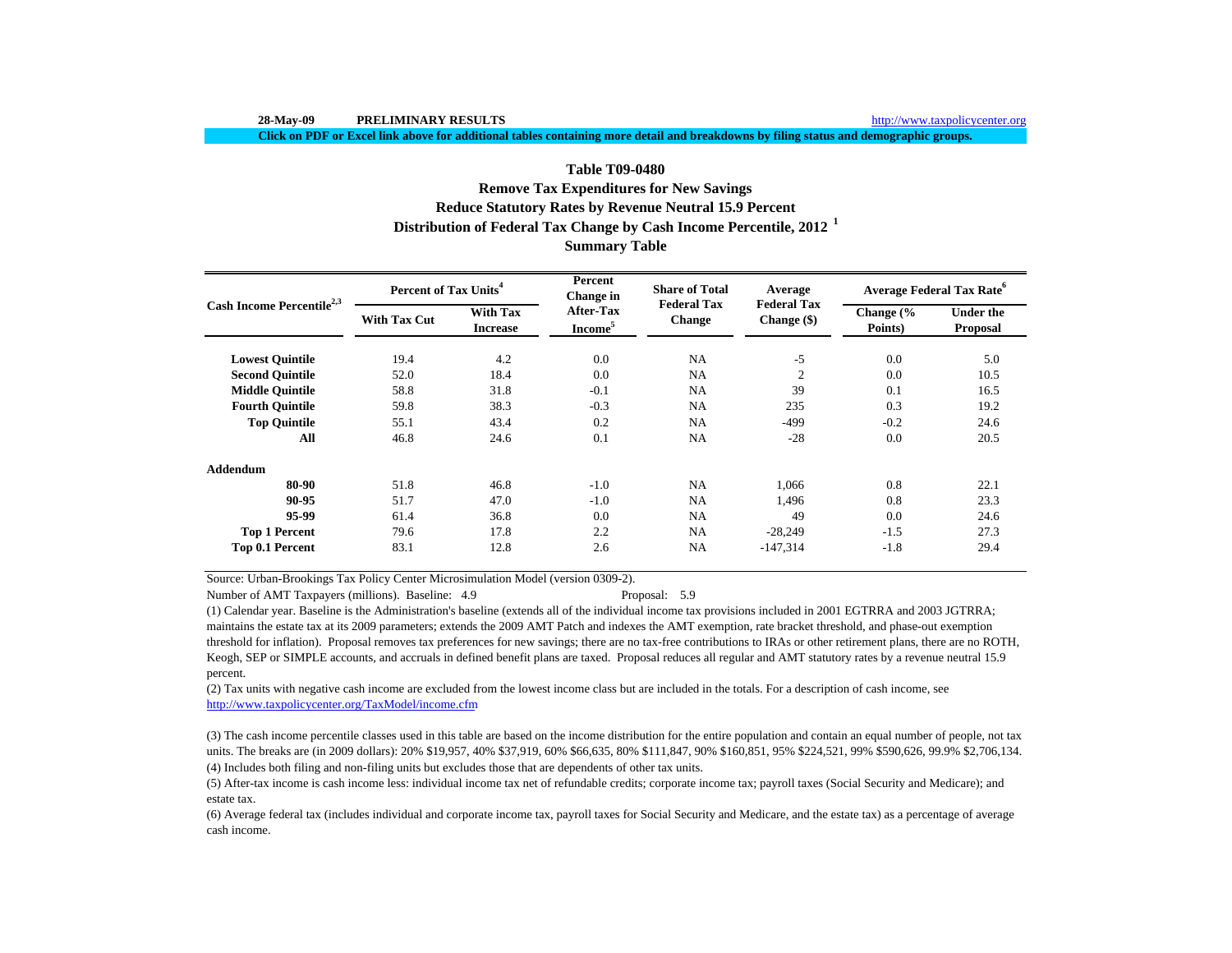### **Distribution of Federal Tax Change by Cash Income Percentile, 2012 <sup>1</sup> Detail Table Remove Savings Tax Expenditures for New Savings Reduce Statutory Rates by Revenue Neutral 15.9 Percent**

| Cash Income Percentile <sup>2,3</sup> |                     | <b>Percent Change</b><br>Percent of Tax Units <sup>4</sup> |                                     | <b>Share of Total</b>        | <b>Average Federal Tax Change</b> |         | <b>Share of Federal Taxes</b> |                              | <b>Average Federal Tax Rate<sup>6</sup></b> |                              |
|---------------------------------------|---------------------|------------------------------------------------------------|-------------------------------------|------------------------------|-----------------------------------|---------|-------------------------------|------------------------------|---------------------------------------------|------------------------------|
|                                       | <b>With Tax Cut</b> | With Tax<br><b>Increase</b>                                | in After-Tax<br>Income <sup>3</sup> | <b>Federal Tax</b><br>Change | <b>Dollars</b>                    | Percent | Change (%<br>Points)          | <b>Under the</b><br>Proposal | Change (%<br>Points)                        | <b>Under the</b><br>Proposal |
| <b>Lowest Quintile</b>                | 19.4                | 4.2                                                        | 0.0                                 | <b>NA</b>                    | $-5$                              | $-0.8$  | 0.0                           | 0.9                          | 0.0                                         | 5.0                          |
| <b>Second Quintile</b>                | 52.0                | 18.4                                                       | 0.0                                 | <b>NA</b>                    | $\sim$                            | 0.1     | 0.0                           | 4.4                          | 0.0                                         | 10.5                         |
| <b>Middle Quintile</b>                | 58.8                | 31.8                                                       | $-0.1$                              | <b>NA</b>                    | 39                                | 0.4     | 0.1                           | 11.3                         | 0.1                                         | 16.5                         |
| <b>Fourth Ouintile</b>                | 59.8                | 38.3                                                       | $-0.3$                              | <b>NA</b>                    | 235                               | 1.4     | 0.3                           | 18.7                         | 0.3                                         | 19.2                         |
| <b>Top Quintile</b>                   | 55.1                | 43.4                                                       | 0.2                                 | <b>NA</b>                    | $-499$                            | $-0.7$  | $-0.4$                        | 64.7                         | $-0.2$                                      | 24.6                         |
| All                                   | 46.8                | 24.6                                                       | 0.1                                 | <b>NA</b>                    | $-28$                             | $-0.2$  | 0.0                           | 100.0                        | 0.0                                         | 20.5                         |
| Addendum                              |                     |                                                            |                                     |                              |                                   |         |                               |                              |                                             |                              |
| 80-90                                 | 51.8                | 46.8                                                       | $-1.0$                              | <b>NA</b>                    | 1.066                             | 3.6     | 0.5                           | 14.7                         | 0.8                                         | 22.1                         |
| 90-95                                 | 51.7                | 47.0                                                       | $-1.0$                              | <b>NA</b>                    | 1,496                             | 3.4     | 0.4                           | 10.6                         | 0.8                                         | 23.3                         |
| 95-99                                 | 61.4                | 36.8                                                       | 0.0                                 | <b>NA</b>                    | 49                                | 0.1     | 0.0                           | 15.9                         | 0.0                                         | 24.6                         |
| <b>Top 1 Percent</b>                  | 79.6                | 17.8                                                       | 2.2                                 | <b>NA</b>                    | $-28,249$                         | $-5.4$  | $-1.3$                        | 23.5                         | $-1.5$                                      | 27.3                         |
| Top 0.1 Percent                       | 83.1                | 12.8                                                       | 2.6                                 | <b>NA</b>                    | $-147,314$                        | $-5.6$  | $-0.7$                        | 11.8                         | $-1.8$                                      | 29.4                         |

### **by Cash Income Percentile, 2012 <sup>1</sup> Baseline Distribution of Income and Federal Taxes**

| Cash Income Percentile <sup>2,3</sup> | Tax Units <sup>4</sup>       |                     | Average             | Average<br><b>Federal Tax</b> | <b>Average After-</b>                | Average<br><b>Federal Tax</b> | <b>Share of Pre-</b><br><b>Tax Income</b> | <b>Share of Post-</b><br><b>Tax Income</b> | Share of<br><b>Federal Taxes</b> |
|---------------------------------------|------------------------------|---------------------|---------------------|-------------------------------|--------------------------------------|-------------------------------|-------------------------------------------|--------------------------------------------|----------------------------------|
|                                       | <b>Number</b><br>(thousands) | Percent of<br>Total | Income<br>(Dollars) | <b>Burden</b><br>(Dollars)    | Tax Income <sup>5</sup><br>(Dollars) | Rate <sup>6</sup>             | Percent of<br><b>Total</b>                | Percent of<br>Total                        | Percent of<br>Total              |
| <b>Lowest Quintile</b>                | 39.109                       | 24.9                | 11,727              | 587                           | 11,140                               | 5.0                           | 3.7                                       | 4.5                                        | 0.9                              |
| <b>Second Quintile</b>                | 35,235                       | 22.4                | 29,685              | 3,109                         | 26,575                               | 10.5                          | 8.5                                       | 9.6                                        | 4.4                              |
| <b>Middle Quintile</b>                | 31,797                       | 20.2                | 53,843              | 8,856                         | 44,986                               | 16.5                          | 14.0                                      | 14.7                                       | 11.2                             |
| <b>Fourth Quintile</b>                | 26,816                       | 17.1                | 91,347              | 17,256                        | 74,091                               | 18.9                          | 20.0                                      | 20.4                                       | 18.4                             |
| <b>Top Quintile</b>                   | 23,648                       | 15.0                | 279,733             | 69,292                        | 210,441                              | 24.8                          | 54.0                                      | 51.2                                       | 65.1                             |
| All                                   | 157.316                      | 100.0               | 77.851              | 16,013                        | 61,838                               | 20.6                          | 100.0                                     | 100.0                                      | 100.0                            |
| Addendum                              |                              |                     |                     |                               |                                      |                               |                                           |                                            |                                  |
| 80-90                                 | 11.954                       | 7.6                 | 139,760             | 29,760                        | 110,000                              | 21.3                          | 13.6                                      | 13.5                                       | 14.1                             |
| 90-95                                 | 5,808                        | 3.7                 | 197,580             | 44,510                        | 153,070                              | 22.5                          | 9.4                                       | 9.1                                        | 10.3                             |
| 95-99                                 | 4.701                        | 3.0                 | 346,049             | 85,001                        | 261,048                              | 24.6                          | 13.3                                      | 12.6                                       | 15.9                             |
| <b>Top 1 Percent</b>                  | 1,185                        | 0.8                 | 1,831,745           | 527,346                       | 1,304,399                            | 28.8                          | 17.7                                      | 15.9                                       | 24.8                             |
| Top 0.1 Percent                       | 120                          | 0.1                 | 8,392,568           | 2.614.539                     | 5.778.029                            | 31.2                          | 8.2                                       | 7.1                                        | 12.4                             |

Source: Urban-Brookings Tax Policy Center Microsimulation Model (version 0309-2).

Number of AMT Taxpayers (millions). Baseline: 4.9

(2) Tax units with negative cash income are excluded from the lowest income class but are included in the totals. For a description of cash income, see http://www.taxpolicycenter.org/TaxModel/income.cfm (1) Calendar year. Baseline is the Administration's baseline (extends all of the individual income tax provisions included in 2001 EGTRRA and 2003 JGTRRA; maintains the estate tax at its 2009 parameters; extends the 2009 AMT Patch and indexes the AMT exemption, rate bracket threshold, and phase-out exemption threshold for inflation). Proposal removes tax preferences for new savings; there are no tax-free contributions to IRAs or other retirement plans, there are no ROTH, Keogh, SEP or SIMPLE accounts, and accruals in defined benefit plans are taxed. Proposal reduces all regular and AMT statutory rates by a revenue neutral 15.9 percent.

(3) The cash income percentile classes used in this table are based on the income distribution for the entire population and contain an equal number of people, not tax units. The breaks are (in 2009 dollars): 20% \$19,957, \$37,919, 60% \$66,635, 80% \$111,847, 90% \$160,851, 95% \$224,521, 99% \$590,626, 99.9% \$2,706,134.

(4) Includes both filing and non-filing units but excludes those that are dependents of other tax units.

(5) After-tax income is cash income less: individual income tax net of refundable credits; corporate income tax; payroll taxes (Social Security and Medicare); and estate tax.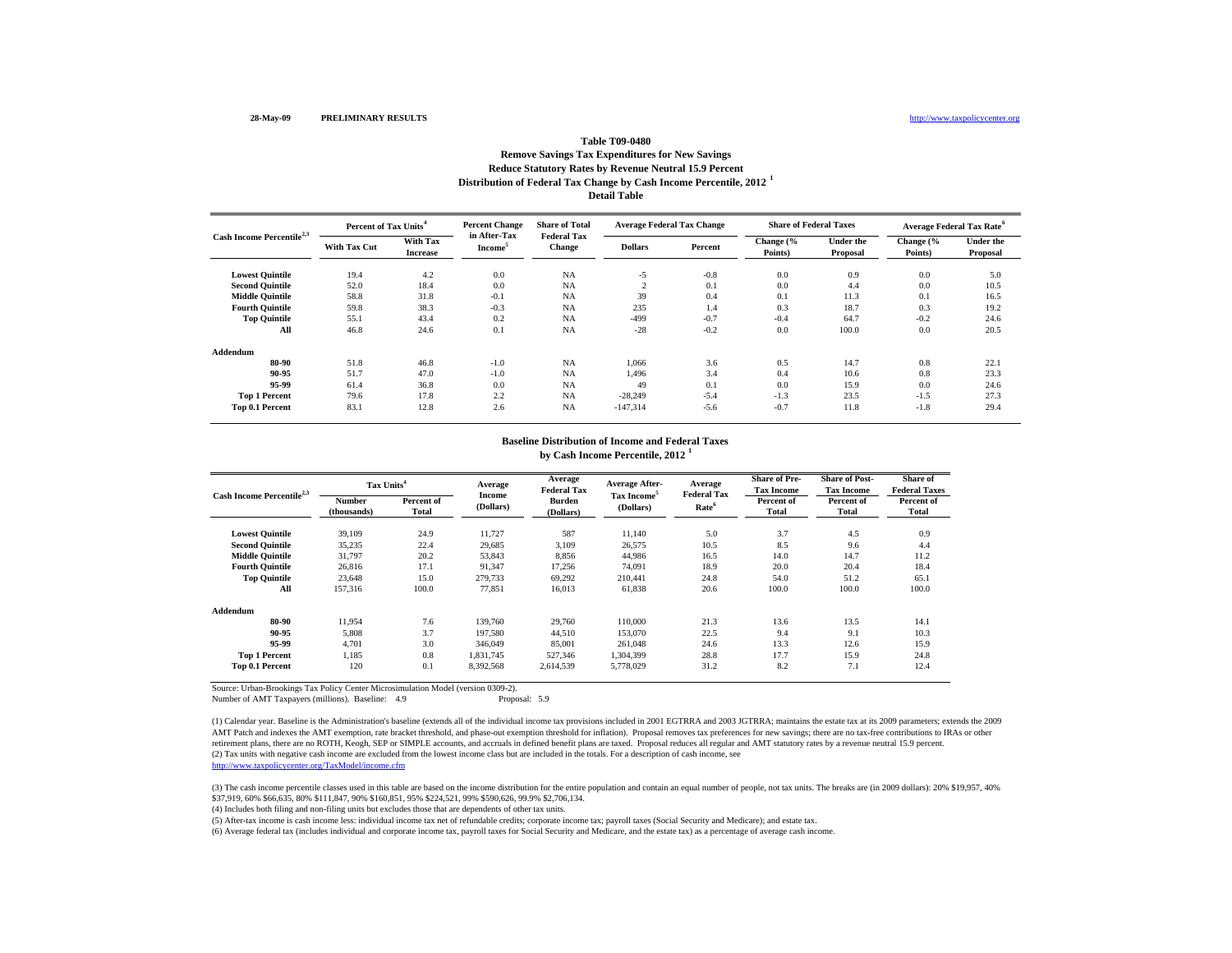### **Distribution of Federal Tax Change by Cash Income Percentile Adjusted for Family Size, 2012 <sup>1</sup> Detail Table Remove Savings Tax Expenditures for New Savings Reduce Statutory Rates by Revenue Neutral 15.9 Percent**

**Lowest Quintile** 10.4 3.9 0.0 NA 5 3.5 0.0 0.2 0.0 1.2 **Second Quintile**  $49.5$  18.1  $-0.3$  NA  $62$  2.6  $0.1$  3.2  $0.2$  9.1 **Middle Quintile** 57.7 27.2 -0.1 NA 23 0.3 0.0 9.0 0.1 15.2 **Fourth Quintile** 59.8 37.7 -0.5 NA 336 2.3 0.4 18.2 0.4 19.0 **Top Quintile** 59.7 38.7 0.3 NA -574 -1.0 -0.6 69.3 -0.2 24.4 **All** $1$  46.8 24.6 0.1 NA -28 -0.2 0.0 100.0 0.0 20.5 **Addendum80-90** 57.2 41.6 -0.8 NA 715 2.8 0.5 15.9 0.6 21.9 **90-95** 57.0 41.4 -0.7 NA 954 2.5 0.3 11.9 0.6 23.3 **95-99** 64.4 33.2 0.1 NA -193 -0.3 0.0 17.0 -0.1 24.2 **Top 1 Percent** 80.4 16.7 2.1 NA -24,052 -5.3 -1.3 24.5 -1.5 27.1 **Top 0.1 Percent** 83.7 11.8 2.5 NA -129,289 -5.6 -0.7 12.2 -1.8 29.3 **Change (% Points) Under the Proposal Dollars Percent**Cash Income Percentile<sup>2,3</sup> **With Tax** With Tax in After-Tax Federal Tax **Dollars** Percent **Change (%** Under the Points) **Proposal** Income<sup>5</sup> Change Dollars Percent Points) Proposal **Percent of Tax Units<sup>4</sup> With Tax Cut With Tax IncreasePercent Change in After-Tax Income<sup>5</sup> Share of Total Federal Tax Change Average Federal Tax Change Share of Federal Taxes Average Federal Tax Rate<sup>6</sup>**

#### **Baseline Distribution of Income and Federal Taxes**

**by Cash Income Percentile Adjusted for Family Size, 2012 <sup>1</sup>**

| Cash Income Percentile <sup>2,3</sup> | Tax Units <sup>4</sup>       |                            | Average             | Average<br><b>Federal Tax</b> | <b>Average After-</b>                | Average<br><b>Federal Tax</b> | <b>Share of Pre-</b><br><b>Tax Income</b> | <b>Share of Post-</b><br><b>Tax Income</b> | <b>Share of</b><br><b>Federal Taxes</b> |
|---------------------------------------|------------------------------|----------------------------|---------------------|-------------------------------|--------------------------------------|-------------------------------|-------------------------------------------|--------------------------------------------|-----------------------------------------|
|                                       | <b>Number</b><br>(thousands) | Percent of<br><b>Total</b> | Income<br>(Dollars) | <b>Burden</b><br>(Dollars)    | Tax Income <sup>5</sup><br>(Dollars) | Rate <sup>6</sup>             | Percent of<br>Total                       | Percent of<br><b>Total</b>                 | Percent of<br>Total                     |
| <b>Lowest Ouintile</b>                | 32,338                       | 20.6                       | 10,962              | 130                           | 10,832                               | 1.2                           | 2.9                                       | 3.6                                        | 0.2                                     |
| <b>Second Ouintile</b>                | 32,399                       | 20.6                       | 27,043              | 2,393                         | 24,650                               | 8.9                           | 7.2                                       | 8.2                                        | 3.1                                     |
| <b>Middle Quintile</b>                | 31,437                       | 20.0                       | 47,482              | 7,171                         | 40,310                               | 15.1                          | 12.2                                      | 13.0                                       | 9.0                                     |
| <b>Fourth Ouintile</b>                | 30.153                       | 19.2                       | 79.882              | 14,862                        | 65,019                               | 18.6                          | 19.7                                      | 20.2                                       | 17.8                                    |
| <b>Top Quintile</b>                   | 30.278                       | 19.3                       | 236.122             | 58,134                        | 177,988                              | 24.6                          | 58.4                                      | 55.4                                       | 69.9                                    |
| All                                   | 157.316                      | 100.0                      | 77,851              | 16,013                        | 61,838                               | 20.6                          | 100.0                                     | 100.0                                      | 100.0                                   |
| Addendum                              |                              |                            |                     |                               |                                      |                               |                                           |                                            |                                         |
| 80-90                                 | 15,269                       | 9.7                        | 119.425             | 25,442                        | 93,984                               | 21.3                          | 14.9                                      | 14.8                                       | 15.4                                    |
| 90-95                                 | 7.622                        | 4.9                        | 168,851             | 38,328                        | 130,524                              | 22.7                          | 10.5                                      | 10.2                                       | 11.6                                    |
| 95-99                                 | 5,955                        | 3.8                        | 296.127             | 71,952                        | 224,175                              | 24.3                          | 14.4                                      | 13.7                                       | 17.0                                    |
| <b>Top 1 Percent</b>                  | 1,432                        | 0.9                        | 1,589,334           | 454,787                       | 1,134,548                            | 28.6                          | 18.6                                      | 16.7                                       | 25.9                                    |
| Top 0.1 Percent                       | 142                          | 0.1                        | 7.406.757           | 2,297,984                     | 5.108.773                            | 31.0                          | 8.6                                       | 7.4                                        | 12.9                                    |

Source: Urban-Brookings Tax Policy Center Microsimulation Model (version 0309-2).

Number of AMT Taxpayers (millions). Baseline: 4.9 Proposal: 5.9

(2) Tax units with negative cash income are excluded from the lowest income class but are included in the totals. For a description of cash income, see (1) Calendar year. Baseline is the Administration's baseline (extends all of the individual income tax provisions included in 2001 EGTRRA and 2003 JGTRRA; maintains the estate tax at its 2009 parameters; extends the 2009 AMT Patch and indexes the AMT exemption, rate bracket threshold, and phase-out exemption threshold for inflation). Proposal removes tax preferences for new savings; there are no tax-free contributions to IRAs or other retirement plans, there are no ROTH, Keogh, SEP or SIMPLE accounts, and accruals in defined benefit plans are taxed. Proposal reduces all regular and AMT statutory rates by a revenue neutral 15.9 percent.

http://www.taxpolicycenter.org/TaxModel/income.cfm

(3) The cash income percentile classes used in this table are based on the income distribution for the entire population and contain an equal number of people, not tax units. The incomes used are adjusted for family size b by the square root of the number of people in the tax unit. The resulting percentile breaks are (in 2009 dollars): 20% \$13,636, 40% \$25,075, 60% \$42,597, 80% \$68,949, 90% \$98,059, 95% \$138,184, 99% \$356,154, 99.9% \$1,639,811.

(4) Includes both filing and non-filing units but excludes those that are dependents of other tax units.

(5) After-tax income is cash income less: individual income tax net of refundable credits; corporate income tax; payroll taxes (Social Security and Medicare); and estate tax.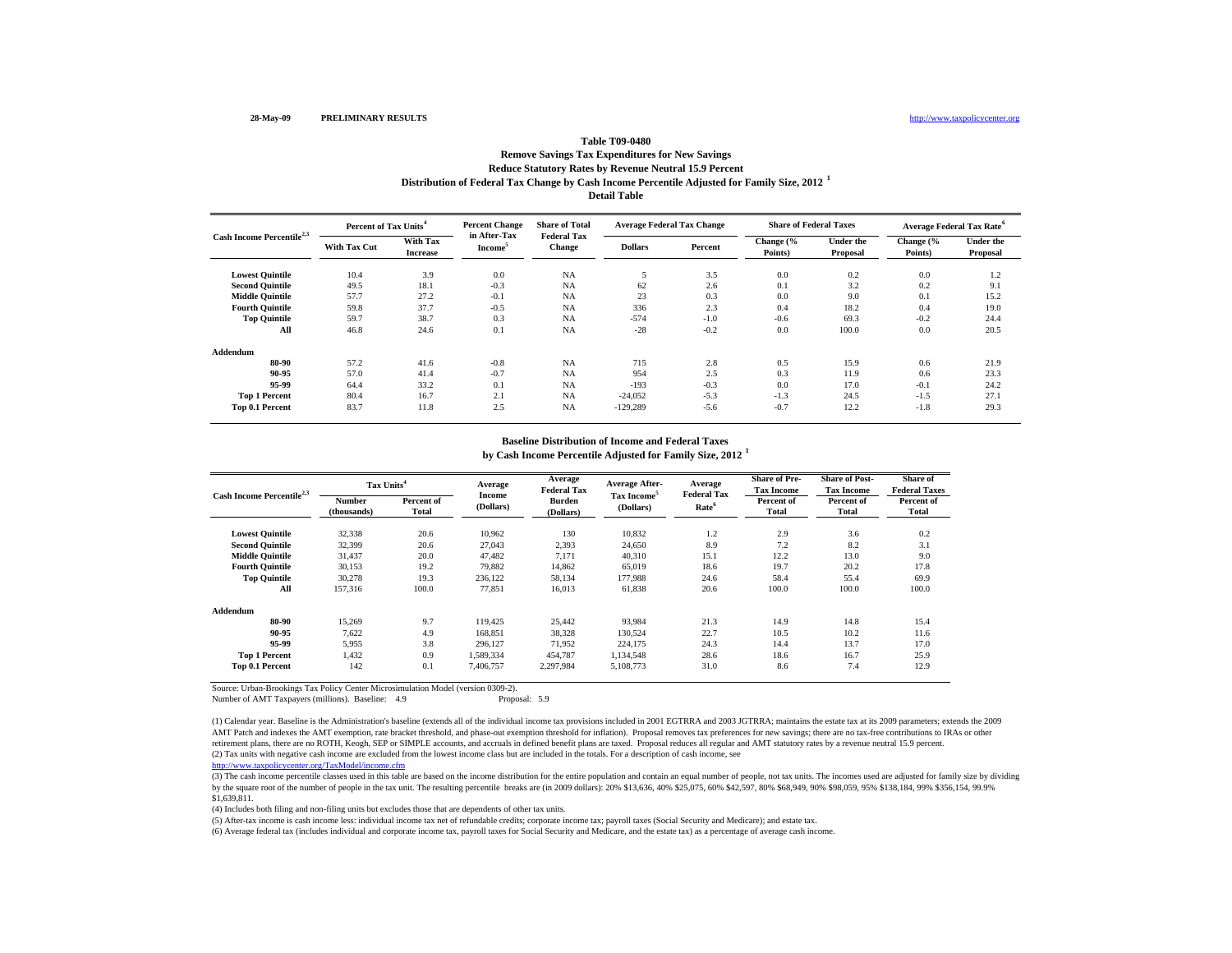### **Distribution of Federal Tax Change by Cash Income Percentile Adjusted for Family Size, 2012 <sup>1</sup> Detail Table - Single Tax Units Remove Savings Tax Expenditures for New Savings Reduce Statutory Rates by Revenue Neutral 15.9 Percent**

| Cash Income Percentile <sup>2,3</sup> |                     | <b>Percent Change</b><br>Percent of Tax Units <sup>4</sup> |                                     | <b>Share of Total</b>               | <b>Average Federal Tax Change</b> |         | <b>Share of Federal Taxes</b> |                              | Average Federal Tax Rate <sup>6</sup> |                              |
|---------------------------------------|---------------------|------------------------------------------------------------|-------------------------------------|-------------------------------------|-----------------------------------|---------|-------------------------------|------------------------------|---------------------------------------|------------------------------|
|                                       | <b>With Tax Cut</b> | With Tax<br><b>Increase</b>                                | in After-Tax<br>Income <sup>3</sup> | <b>Federal Tax</b><br><b>Change</b> | <b>Dollars</b>                    | Percent | Change (%<br>Points)          | <b>Under the</b><br>Proposal | Change (%<br>Points)                  | <b>Under the</b><br>Proposal |
| <b>Lowest Quintile</b>                | 15.0                | 2.5                                                        | 0.0                                 | 0.1                                 | $-1$                              | $-0.1$  | 0.0                           | 1.7                          | 0.0                                   | 8.0                          |
| <b>Second Quintile</b>                | 52.0                | 9.7                                                        | 0.2                                 | 4.6                                 | $-37$                             | $-1.6$  | 0.0                           | 5.6                          | $-0.2$                                | 10.8                         |
| <b>Middle Quintile</b>                | 64.5                | 18.8                                                       | 0.4                                 | 14.6                                | $-125$                            | $-2.1$  | 0.0                           | 13.2                         | $-0.4$                                | 16.3                         |
| <b>Fourth Quintile</b>                | 67.2                | 30.2                                                       | 0.2                                 | 8.0                                 | $-86$                             | $-0.7$  | 0.3                           | 21.6                         | $-0.2$                                | 20.4                         |
| <b>Top Quintile</b>                   | 67.8                | 29.5                                                       | 0.8                                 | 72.8                                | $-948$                            | $-2.4$  | $-0.3$                        | 57.8                         | $-0.6$                                | 24.8                         |
| All                                   | 50.1                | 16.1                                                       | 0.5                                 | 100.0                               | $-181$                            | $-1.9$  | 0.0                           | 100.0                        | $-0.4$                                | 20.3                         |
| Addendum                              |                     |                                                            |                                     |                                     |                                   |         |                               |                              |                                       |                              |
| 80-90                                 | 66.5                | 32.0                                                       | 0.2                                 | 4.5                                 | $-111$                            | $-0.6$  | 0.2                           | 15.7                         | $-0.1$                                | 22.8                         |
| 90-95                                 | 65.9                | 31.2                                                       | 0.2                                 | 4.3                                 | $-222$                            | $-0.8$  | 0.1                           | 10.9                         | $-0.2$                                | 23.7                         |
| 95-99                                 | 71.3                | 23.7                                                       | 0.8                                 | 17.0                                | $-1,209$                          | $-2.4$  | $-0.1$                        | 13.6                         | $-0.6$                                | 23.6                         |
| <b>Top 1 Percent</b>                  | 82.4                | 13.0                                                       | 2.2                                 | 47.0                                | $-16,160$                         | $-5.0$  | $-0.6$                        | 17.6                         | $-1.5$                                | 29.0                         |
| Top 0.1 Percent                       | 83.4                | 9.2                                                        | 2.8                                 | 24.8                                | $-98,588$                         | $-5.4$  | $-0.3$                        | 8.5                          | $-1.9$                                | 32.4                         |

#### **Baseline Distribution of Income and Federal Taxes**

**by Cash Income Percentile Adjusted for Family Size, 2012 <sup>1</sup>**

| Cash Income Percentile <sup>2,3</sup> | Tax Units <sup>4</sup> |                     | Average             | Average<br><b>Federal Tax</b> | <b>Average After-</b>                | Average<br><b>Federal Tax</b> | <b>Share of Pre-</b><br><b>Tax Income</b> | <b>Share of Post-</b><br><b>Tax Income</b> | Share of<br><b>Federal Taxes</b> |
|---------------------------------------|------------------------|---------------------|---------------------|-------------------------------|--------------------------------------|-------------------------------|-------------------------------------------|--------------------------------------------|----------------------------------|
|                                       | Number<br>(thousands)  | Percent of<br>Total | Income<br>(Dollars) | <b>Burden</b><br>(Dollars)    | Tax Income <sup>5</sup><br>(Dollars) | Rate <sup>6</sup>             | Percent of<br>Total                       | Percent of<br><b>Total</b>                 | Percent of<br><b>Total</b>       |
| <b>Lowest Quintile</b>                | 16,855                 | 24.6                | 8,088               | 651                           | 7,437                                | 8.1                           | 4.4                                       | 5.1                                        | 1.7                              |
| <b>Second Ouintile</b>                | 15,642                 | 22.8                | 20,751              | 2,282                         | 18,468                               | 11.0                          | 10.5                                      | 11.8                                       | 5.6                              |
| <b>Middle Ouintile</b>                | 14,507                 | 21.2                | 35,163              | 5,841                         | 29,322                               | 16.6                          | 16.5                                      | 17.3                                       | 13.2                             |
| <b>Fourth Ouintile</b>                | 11.601                 | 16.9                | 57,652              | 11,816                        | 45.836                               | 20.5                          | 21.6                                      | 21.7                                       | 21.3                             |
| <b>Top Quintile</b>                   | 9,540                  | 13.9                | 153,955             | 39,127                        | 114,828                              | 25.4                          | 47.4                                      | 44.6                                       | 58.1                             |
| All                                   | 68,506                 | 100.0               | 45,237              | 9,380                         | 35,857                               | 20.7                          | 100.0                                     | 100.0                                      | 100.0                            |
| Addendum                              |                        |                     |                     |                               |                                      |                               |                                           |                                            |                                  |
| 80-90                                 | 5,053                  | 7.4                 | 86,100              | 19,716                        | 66,384                               | 22.9                          | 14.0                                      | 13.7                                       | 15.5                             |
| 90-95                                 | 2,377                  | 3.5                 | 121.430             | 29,018                        | 92,411                               | 23.9                          | 9.3                                       | 8.9                                        | 10.7                             |
| 95-99                                 | 1.749                  | 2.6                 | 207.161             | 50,178                        | 156,983                              | 24.2                          | 11.7                                      | 11.2                                       | 13.7                             |
| <b>Top 1 Percent</b>                  | 362                    | 0.5                 | 1,058,983           | 323,474                       | 735,509                              | 30.6                          | 12.4                                      | 10.8                                       | 18.2                             |
| Top 0.1 Percent                       | 31                     | 0.1                 | 5,306,728           | 1,815,167                     | 3,491,562                            | 34.2                          | 5.4                                       | 4.4                                        | 8.8                              |

Source: Urban-Brookings Tax Policy Center Microsimulation Model (version 0309-2).

(2) Tax units with negative cash income are excluded from the lowest income class but are included in the totals. For a description of cash income, see (1) Calendar year. Baseline is the Administration's baseline (extends all of the individual income tax provisions included in 2001 EGTRRA and 2003 JGTRRA; maintains the estate tax at its 2009 parameters; extends the 2009 AMT Patch and indexes the AMT exemption, rate bracket threshold, and phase-out exemption threshold for inflation). Proposal removes tax preferences for new savings; there are no tax-free contributions to IRAs or other retirement plans, there are no ROTH, Keogh, SEP or SIMPLE accounts, and accruals in defined benefit plans are taxed. Proposal reduces all regular and AMT statutory rates by a revenue neutral 15.9 percent.

http://www.taxpolicycenter.org/TaxModel/income.cfm

(3) The cash income percentile classes used in this table are based on the income distribution for the entire population and contain an equal number of people, not tax units. The incomes used are adjusted for family size b by the square root of the number of people in the tax unit. The resulting percentile breaks are (in 2009 dollars): 20% \$13,636, 40% \$25,075, 60% \$42,597, 80% \$68,949, 90% \$98,059, 95% \$138,184, 99% \$356,154, 99.9% \$1,639,811.

(4) Includes both filing and non-filing units but excludes those that are dependents of other tax units.

(5) After-tax income is cash income less: individual income tax net of refundable credits; corporate income tax; payroll taxes (Social Security and Medicare); and estate tax.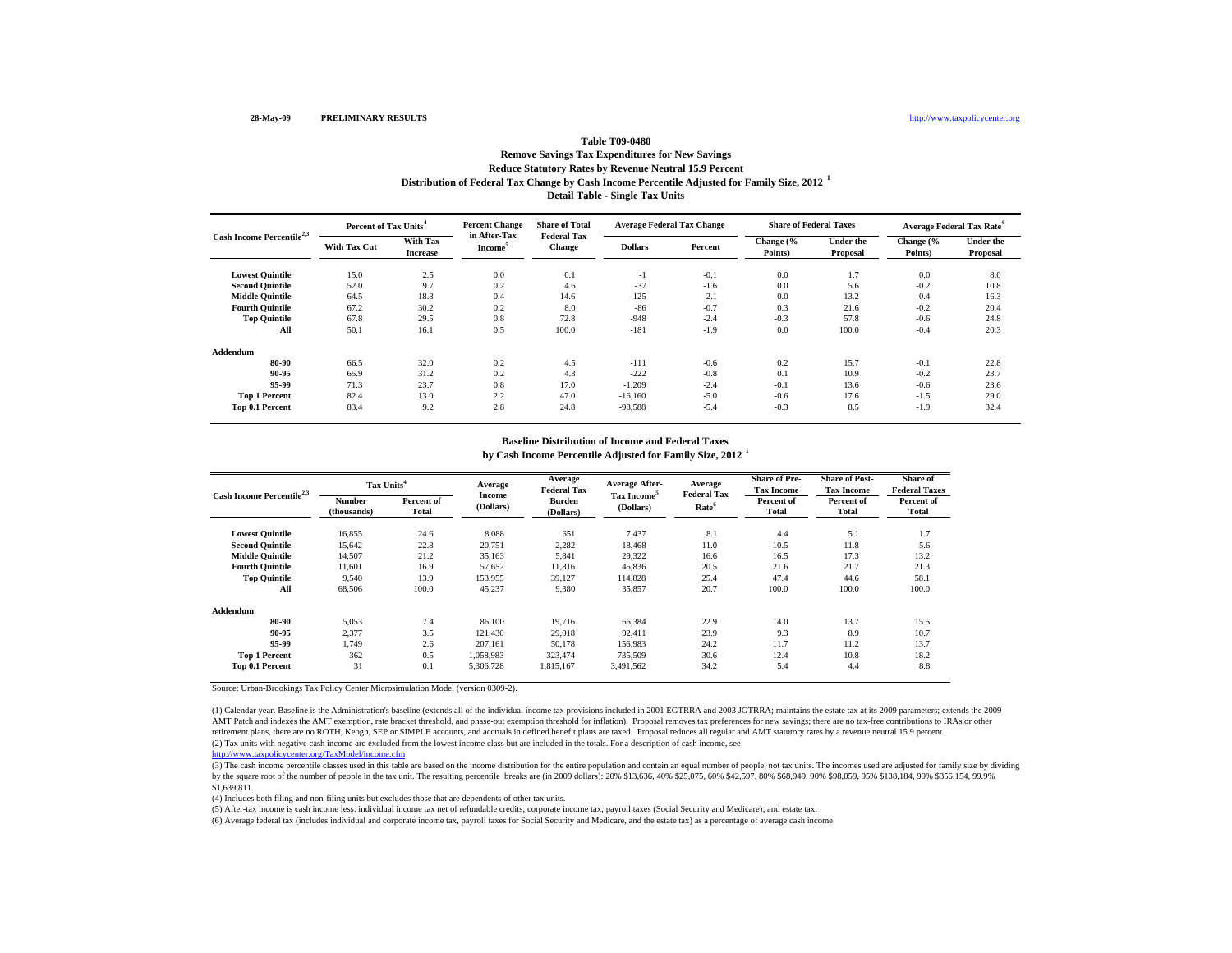### **Distribution of Federal Tax Change by Cash Income Percentile Adjusted for Family Size, 2012 <sup>1</sup> Detail Table - Married Tax Units Filing Jointly Remove Savings Tax Expenditures for New Savings Reduce Statutory Rates by Revenue Neutral 15.9 Percent**

|                                       | Percent of Tax Units <sup>4</sup> |                             | <b>Percent Change</b>               | <b>Share of Total</b>               | <b>Average Federal Tax Change</b> |         | <b>Share of Federal Taxes</b> |                              | <b>Average Federal Tax Rate<sup>6</sup></b> |                              |
|---------------------------------------|-----------------------------------|-----------------------------|-------------------------------------|-------------------------------------|-----------------------------------|---------|-------------------------------|------------------------------|---------------------------------------------|------------------------------|
| Cash Income Percentile <sup>2,3</sup> | <b>With Tax Cut</b>               | With Tax<br><b>Increase</b> | in After-Tax<br>Income <sup>3</sup> | <b>Federal Tax</b><br><b>Change</b> | <b>Dollars</b>                    | Percent | Change (%<br>Points)          | <b>Under the</b><br>Proposal | Change (%<br>Points)                        | <b>Under the</b><br>Proposal |
| <b>Lowest Quintile</b>                | 3.3                               | 6.4                         | $-0.1$                              | 1.3                                 | 14                                | 10.0    | 0.0                           | 0.1                          | 0.1                                         | 1.1                          |
| <b>Second Quintile</b>                | 41.6                              | 26.7                        | $-0.5$                              | 18.4                                | 154                               | 5.4     | 0.1                           | 1.6                          | 0.5                                         | 8.8                          |
| <b>Middle Quintile</b>                | 47.1                              | 35.5                        | $-0.4$                              | 29.7                                | 195                               | 2.3     | 0.1                           | 5.8                          | 0.3                                         | 14.1                         |
| <b>Fourth Quintile</b>                | 54.4                              | 43.0                        | $-0.8$                              | 138.6                               | 669                               | 3.9     | 0.5                           | 16.0                         | 0.7                                         | 18.3                         |
| <b>Top Quintile</b>                   | 55.4                              | 43.6                        | 0.2                                 | $-88.0$                             | $-338$                            | $-0.5$  | $-0.7$                        | 76.4                         | $-0.1$                                      | 24.2                         |
| All                                   | 45.6                              | 35.2                        | $-0.1$                              | 100.0                               | 120                               | 0.4     | 0.0                           | 100.0                        | 0.1                                         | 21.4                         |
| Addendum                              |                                   |                             |                                     |                                     |                                   |         |                               |                              |                                             |                              |
| 80-90                                 | 51.9                              | 47.2                        | $-1.1$                              | 150.1                               | 1,198                             | 4.2     | 0.6                           | 16.2                         | 0.9                                         | 21.5                         |
| 90-95                                 | 52.4                              | 46.8                        | $-1.1$                              | 105.5                               | 1.568                             | 3.7     | 0.4                           | 13.0                         | 0.8                                         | 23.1                         |
| 95-99                                 | 61.0                              | 37.7                        | $-0.1$                              | 18.1                                | 335                               | 0.4     | 0.0                           | 19.3                         | 0.1                                         | 24.4                         |
| <b>Top 1 Percent</b>                  | 79.4                              | 18.3                        | 2.1                                 | $-361.7$                            | $-26,258$                         | $-5.3$  | $-1.7$                        | 27.9                         | $-1.5$                                      | 26.7                         |
| Top 0.1 Percent                       | 83.7                              | 12.9                        | 2.5                                 | $-189.3$                            | $-136,207$                        | $-5.7$  | $-0.9$                        | 13.7                         | $-1.7$                                      | 28.7                         |

#### **Baseline Distribution of Income and Federal Taxes**

**by Cash Income Percentile Adjusted for Family Size, 2012 <sup>1</sup>**

| Cash Income Percentile <sup>2,3</sup> |                       | Tax Units <sup>4</sup> |                     | Average<br><b>Federal Tax</b> | <b>Average After-</b>                | Average<br><b>Federal Tax</b> | <b>Share of Pre-</b><br><b>Tax Income</b> | <b>Share of Post-</b><br><b>Tax Income</b> | Share of<br><b>Federal Taxes</b> |
|---------------------------------------|-----------------------|------------------------|---------------------|-------------------------------|--------------------------------------|-------------------------------|-------------------------------------------|--------------------------------------------|----------------------------------|
|                                       | Number<br>(thousands) | Percent of<br>Total    | Income<br>(Dollars) | <b>Burden</b><br>(Dollars)    | Tax Income <sup>5</sup><br>(Dollars) | Rate <sup>6</sup>             | Percent of<br>Total                       | Percent of<br><b>Total</b>                 | Percent of<br><b>Total</b>       |
| <b>Lowest Quintile</b>                | 6,836                 | 11.1                   | 14,389              | 137                           | 14,252                               | 1.0                           | 1.2                                       | 1.6                                        | 0.1                              |
| <b>Second Quintile</b>                | 8,755                 | 14.3                   | 34,618              | 2,882                         | 31,736                               | 8.3                           | 3.8                                       | 4.5                                        | 1.5                              |
| <b>Middle Quintile</b>                | 11,214                | 18.3                   | 62,026              | 8,568                         | 53,458                               | 13.8                          | 8.8                                       | 9.6                                        | 5.7                              |
| <b>Fourth Quintile</b>                | 15,212                | 24.8                   | 97,768              | 17,190                        | 80,578                               | 17.6                          | 18.8                                      | 19.7                                       | 15.5                             |
| <b>Top Quintile</b>                   | 19,110                | 31.1                   | 279,599             | 68,093                        | 211,506                              | 24.4                          | 67.6                                      | 65.0                                       | 77.1                             |
| All                                   | 61.400                | 100.0                  | 128,766             | 27,484                        | 101,282                              | 21.3                          | 100.0                                     | 100.0                                      | 100.0                            |
| Addendum                              |                       |                        |                     |                               |                                      |                               |                                           |                                            |                                  |
| 80-90                                 | 9,202                 | 15.0                   | 138,970             | 28,682                        | 110,288                              | 20.6                          | 16.2                                      | 16.3                                       | 15.6                             |
| 90-95                                 | 4,942                 | 8.1                    | 192,850             | 43,001                        | 149,849                              | 22.3                          | 12.1                                      | 11.9                                       | 12.6                             |
| 95-99                                 | 3,955                 | 6.4                    | 337,574             | 82,150                        | 255,424                              | 24.3                          | 16.9                                      | 16.2                                       | 19.3                             |
| <b>Top 1 Percent</b>                  | 1.011                 | 1.7                    | 1,756,500           | 494,364                       | 1,262,135                            | 28.1                          | 22.5                                      | 20.5                                       | 29.6                             |
| Top 0.1 Percent                       | 102                   | 0.2                    | 7,937,859           | 2,411,526                     | 5,526,333                            | 30.4                          | 10.2                                      | 9.1                                        | 14.6                             |

Source: Urban-Brookings Tax Policy Center Microsimulation Model (version 0309-2).

(2) Tax units with negative cash income are excluded from the lowest income class but are included in the totals. For a description of cash income, see (1) Calendar year. Baseline is the Administration's baseline (extends all of the individual income tax provisions included in 2001 EGTRRA and 2003 JGTRRA; maintains the estate tax at its 2009 parameters; extends the 2009 AMT Patch and indexes the AMT exemption, rate bracket threshold, and phase-out exemption threshold for inflation). Proposal removes tax preferences for new savings; there are no tax-free contributions to IRAs or other retirement plans, there are no ROTH, Keogh, SEP or SIMPLE accounts, and accruals in defined benefit plans are taxed. Proposal reduces all regular and AMT statutory rates by a revenue neutral 15.9 percent.

http://www.taxpolicycenter.org/TaxModel/income.cfm

(3) The cash income percentile classes used in this table are based on the income distribution for the entire population and contain an equal number of people, not tax units. The incomes used are adjusted for family size b by the square root of the number of people in the tax unit. The resulting percentile breaks are (in 2009 dollars): 20% \$13,636, 40% \$25,075, 60% \$42,597, 80% \$68,949, 90% \$98,059, 95% \$138,184, 99% \$356,154, 99.9% \$1,639,811.

(4) Includes both filing and non-filing units but excludes those that are dependents of other tax units.

(5) After-tax income is cash income less: individual income tax net of refundable credits; corporate income tax; payroll taxes (Social Security and Medicare); and estate tax.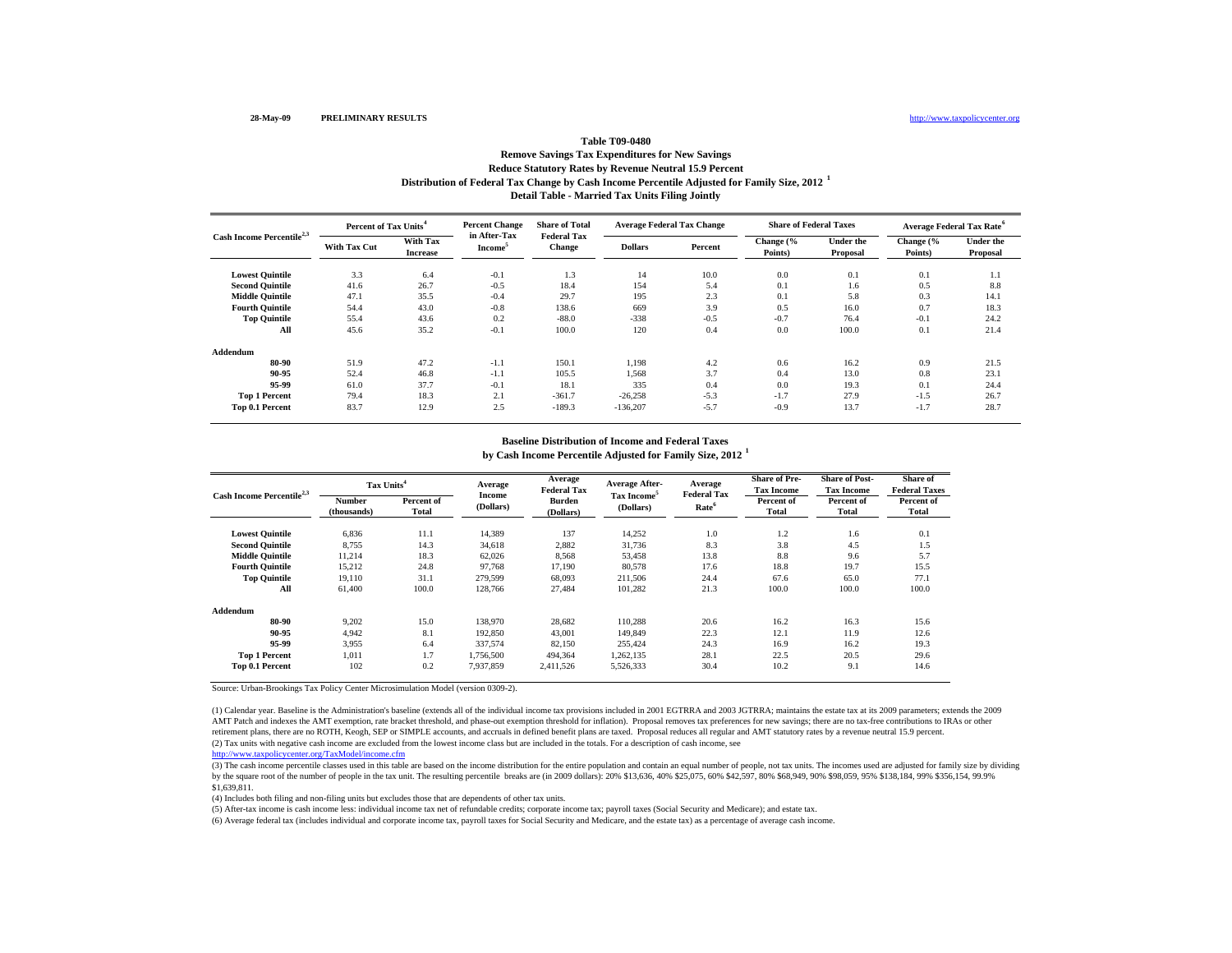### **Distribution of Federal Tax Change by Cash Income Percentile Adjusted for Family Size, 2012 <sup>1</sup> Detail Table - Head of Household Tax Units Remove Savings Tax Expenditures for New Savings Reduce Statutory Rates by Revenue Neutral 15.9 Percent**

| Cash Income Percentile <sup>2,3</sup> | Percent of Tax Units <sup>4</sup> |                             | <b>Percent Change</b>               | <b>Share of Total</b>        | <b>Average Federal Tax Change</b> |         | <b>Share of Federal Taxes</b> |                              | <b>Average Federal Tax Rate<sup>6</sup></b> |                              |
|---------------------------------------|-----------------------------------|-----------------------------|-------------------------------------|------------------------------|-----------------------------------|---------|-------------------------------|------------------------------|---------------------------------------------|------------------------------|
|                                       | <b>With Tax Cut</b>               | With Tax<br><b>Increase</b> | in After-Tax<br>Income <sup>3</sup> | <b>Federal Tax</b><br>Change | <b>Dollars</b>                    | Percent | Change (%<br>Points)          | <b>Under the</b><br>Proposal | Change (%<br>Points)                        | <b>Under the</b><br>Proposal |
| <b>Lowest Quintile</b>                | 6.5                               | 4.7                         | $-0.1$                              | 3.8                          | 8                                 | $-0.8$  | 0.1                           | $-5.7$                       | 0.1                                         | $-6.9$                       |
| <b>Second Quintile</b>                | 52.2                              | 25.3                        | $-0.6$                              | 73.4                         | 165                               | 8.3     | 0.8                           | 11.5                         | 0.5                                         | 6.8                          |
| <b>Middle Quintile</b>                | 60.4                              | 32.7                        | $-0.2$                              | 23.3                         | 79                                | 1.0     | $-0.1$                        | 28.1                         | 0.2                                         | 15.4                         |
| <b>Fourth Quintile</b>                | 59.0                              | 39.4                        | $-0.4$                              | 43.2                         | 269                               | 1.8     | 0.2                           | 29.9                         | 0.3                                         | 19.7                         |
| <b>Top Quintile</b>                   | 61.0                              | 37.4                        | 0.5                                 | $-43.7$                      | $-644$                            | $-1.4$  | $-1.0$                        | 36.1                         | $-0.4$                                      | 23.9                         |
| All                                   | 39.5                              | 21.9                        | $-0.2$                              | 100.0                        | 68                                | 1.2     | 0.0                           | 100.0                        | 0.2                                         | 13.6                         |
| Addendum                              |                                   |                             |                                     |                              |                                   |         |                               |                              |                                             |                              |
| 80-90                                 | 57.3                              | 41.7                        | $-0.7$                              | 25.2                         | 578                               | 2.2     | 0.1                           | 14.0                         | 0.5                                         | 23.1                         |
| 90-95                                 | 62.8                              | 34.5                        | $-0.2$                              | 2.5                          | 200                               | 0.5     | 0.0                           | 5.6                          | 0.1                                         | 23.4                         |
| 95-99                                 | 69.6                              | 27.0                        | 0.9                                 | $-18.7$                      | $-1.882$                          | $-2.9$  | $-0.3$                        | 7.6                          | $-0.7$                                      | 22.6                         |
| <b>Top 1 Percent</b>                  | 86.9                              | 9.7                         | 2.7                                 | $-52.6$                      | $-27,527$                         | $-6.6$  | $-0.8$                        | 9.0                          | $-1.9$                                      | 26.9                         |
| Top 0.1 Percent                       | 84.1                              | 8.8                         | 2.9                                 | $-24.0$                      | $-141,079$                        | $-6.5$  | $-0.3$                        | 4.2                          | $-2.0$                                      | 29.1                         |

#### **Baseline Distribution of Income and Federal Taxes**

**by Cash Income Percentile Adjusted for Family Size, 2012 <sup>1</sup>**

| Cash Income Percentile <sup>2,3</sup> |                       | Tax Units <sup>4</sup> |                     | Average<br><b>Federal Tax</b> | <b>Average After-</b>                | Average<br><b>Federal Tax</b> | <b>Share of Pre-</b><br><b>Tax Income</b> | <b>Share of Post-</b><br><b>Tax Income</b> | Share of<br><b>Federal Taxes</b> |
|---------------------------------------|-----------------------|------------------------|---------------------|-------------------------------|--------------------------------------|-------------------------------|-------------------------------------------|--------------------------------------------|----------------------------------|
|                                       | Number<br>(thousands) | Percent of<br>Total    | Income<br>(Dollars) | Burden<br>(Dollars)           | Tax Income <sup>5</sup><br>(Dollars) | Rate <sup>6</sup>             | Percent of<br><b>Total</b>                | Percent of<br>Total                        | Percent of<br>Total              |
| <b>Lowest Quintile</b>                | 8,355                 | 33.6                   | 13,999              | $-966$                        | 14,965                               | $-6.9$                        | 11.3                                      | 13.9                                       | $-5.8$                           |
| <b>Second Quintile</b>                | 7,578                 | 30.5                   | 31,423              | 1,975                         | 29,448                               | 6.3                           | 22.9                                      | 24.8                                       | 10.8                             |
| <b>Middle Quintile</b>                | 5,002                 | 20.1                   | 51,564              | 7,834                         | 43,731                               | 15.2                          | 24.8                                      | 24.3                                       | 28.2                             |
| <b>Fourth Quintile</b>                | 2,726                 | 11.0                   | 78,373              | 15,182                        | 63,190                               | 19.4                          | 20.6                                      | 19.2                                       | 29.7                             |
| <b>Top Quintile</b>                   | 1,153                 | 4.6                    | 184,854             | 44,765                        | 140,089                              | 24.2                          | 20.5                                      | 18.0                                       | 37.1                             |
| All                                   | 24,862                | 100.0                  | 41,756              | 5,598                         | 36,159                               | 13.4                          | 100.0                                     | 100.0                                      | 100.0                            |
| Addendum                              |                       |                        |                     |                               |                                      |                               |                                           |                                            |                                  |
| 80-90                                 | 740                   | 3.0                    | 115.411             | 26,060                        | 89,351                               | 22.6                          | 8.2                                       | 7.4                                        | 13.9                             |
| 90-95                                 | 211                   | 0.9                    | 158.521             | 36,924                        | 121,597                              | 23.3                          | 3.2                                       | 2.9                                        | 5.6                              |
| 95-99                                 | 169                   | 0.7                    | 280,025             | 65,094                        | 214,931                              | 23.3                          | 4.6                                       | 4.0                                        | 7.9                              |
| <b>Top 1 Percent</b>                  | 32                    | 0.1                    | 1,444,013           | 416,368                       | 1,027,645                            | 28.8                          | 4.5                                       | 3.7                                        | 9.7                              |
| Top 0.1 Percent                       | 3                     | 0.0                    | 6,993,121           | 2,173,021                     | 4,820,100                            | 31.1                          | 2.0                                       | 1.6                                        | 4.5                              |

Source: Urban-Brookings Tax Policy Center Microsimulation Model (version 0309-2).

(2) Tax units with negative cash income are excluded from the lowest income class but are included in the totals. For a description of cash income, see (1) Calendar year. Baseline is the Administration's baseline (extends all of the individual income tax provisions included in 2001 EGTRRA and 2003 JGTRRA; maintains the estate tax at its 2009 parameters; extends the 2009 AMT Patch and indexes the AMT exemption, rate bracket threshold, and phase-out exemption threshold for inflation). Proposal removes tax preferences for new savings; there are no tax-free contributions to IRAs or other retirement plans, there are no ROTH, Keogh, SEP or SIMPLE accounts, and accruals in defined benefit plans are taxed. Proposal reduces all regular and AMT statutory rates by a revenue neutral 15.9 percent.

http://www.taxpolicycenter.org/TaxModel/income.cfm

(3) The cash income percentile classes used in this table are based on the income distribution for the entire population and contain an equal number of people, not tax units. The incomes used are adjusted for family size b by the square root of the number of people in the tax unit. The resulting percentile breaks are (in 2009 dollars): 20% \$13,636, 40% \$25,075, 60% \$42,597, 80% \$68,949, 90% \$98,059, 95% \$138,184, 99% \$356,154, 99.9% \$1,639,811.

(4) Includes both filing and non-filing units but excludes those that are dependents of other tax units.

(5) After-tax income is cash income less: individual income tax net of refundable credits; corporate income tax; payroll taxes (Social Security and Medicare); and estate tax.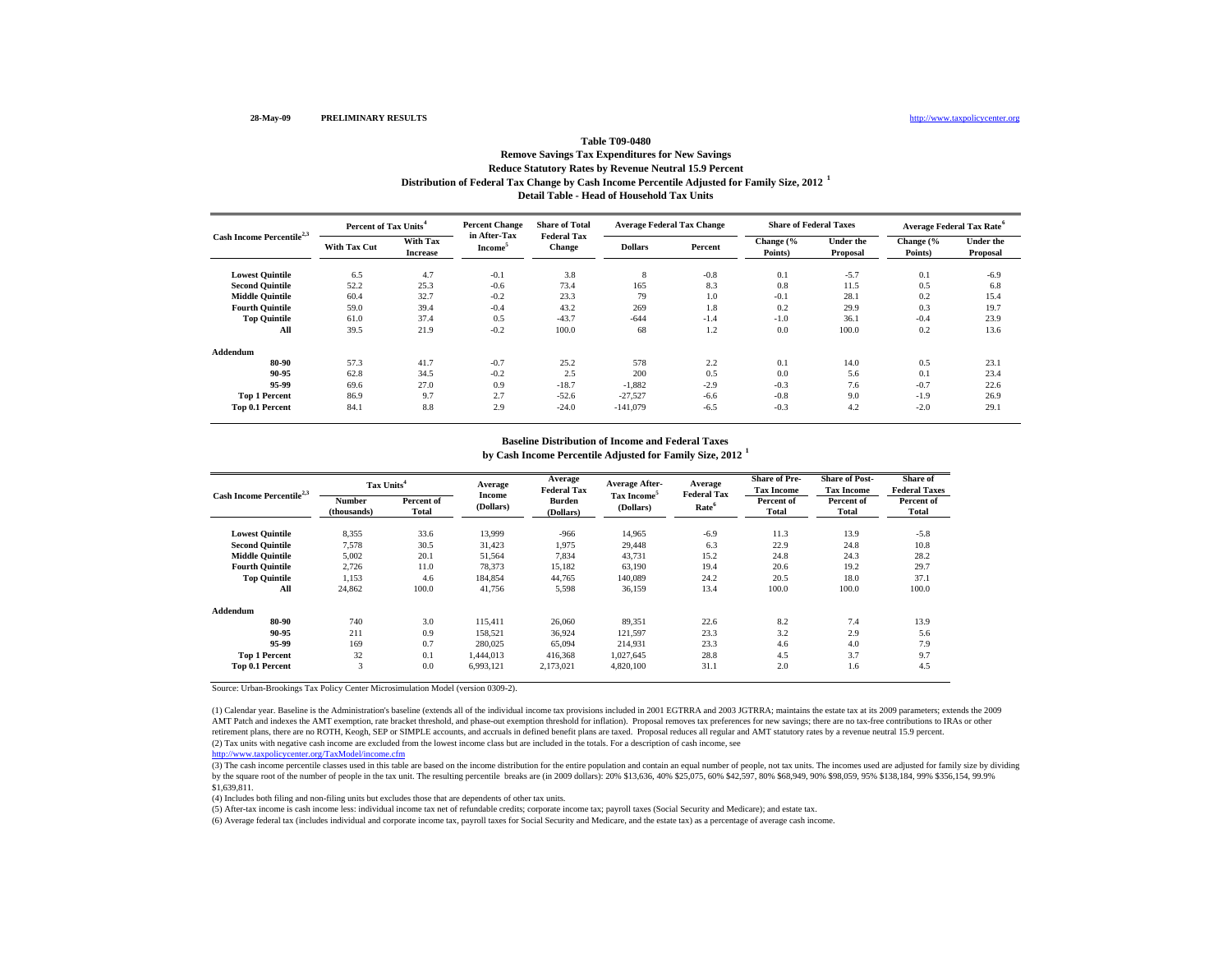### **Distribution of Federal Tax Change by Cash Income Percentile Adjusted for Family Size, 2012 <sup>1</sup> Detail Table - Tax Units with Children Remove Savings Tax Expenditures for New Savings Reduce Statutory Rates by Revenue Neutral 15.9 Percent**

| Cash Income Percentile <sup>2,3</sup> |                     | <b>Percent Change</b><br>Percent of Tax Units <sup>4</sup> |                                     | <b>Share of Total</b>               | <b>Average Federal Tax Change</b> |         | <b>Share of Federal Taxes</b> |                              | Average Federal Tax Rate <sup>6</sup> |                              |
|---------------------------------------|---------------------|------------------------------------------------------------|-------------------------------------|-------------------------------------|-----------------------------------|---------|-------------------------------|------------------------------|---------------------------------------|------------------------------|
|                                       | <b>With Tax Cut</b> | <b>With Tax</b><br><b>Increase</b>                         | in After-Tax<br>Income <sup>3</sup> | <b>Federal Tax</b><br><b>Change</b> | <b>Dollars</b>                    | Percent | Change (%<br>Points)          | <b>Under the</b><br>Proposal | Change (%<br>Points)                  | <b>Under the</b><br>Proposal |
| <b>Lowest Quintile</b>                | 5.6                 | 5.9                                                        | $-0.1$                              | 0.8                                 | 12                                | $-1.0$  | 0.0                           | $-1.5$                       | 0.1                                   | $-8.5$                       |
| <b>Second Quintile</b>                | 50.0                | 31.0                                                       | $-0.7$                              | 15.2                                | 237                               | 10.3    | 0.2                           | 2.8                          | 0.7                                   | 7.2                          |
| <b>Middle Quintile</b>                | 56.0                | 39.5                                                       | $-0.4$                              | 12.0                                | 189                               | 1.9     | 0.0                           | 10.8                         | 0.3                                   | 15.6                         |
| <b>Fourth Quintile</b>                | 47.0                | 52.0                                                       | $-1.3$                              | 64.2                                | 1,088                             | 5.4     | 0.7                           | 21.3                         | 1.0                                   | 20.1                         |
| <b>Top Quintile</b>                   | 45.5                | 53.7                                                       | $-0.1$                              | 7.8                                 | 163                               | 0.2     | $-1.0$                        | 66.5                         | 0.1                                   | 25.7                         |
| All                                   | 40.1                | 34.9                                                       | $-0.4$                              | 100.0                               | 332                               | 1.7     | 0.0                           | 100.0                        | 0.4                                   | 20.5                         |
| Addendum                              |                     |                                                            |                                     |                                     |                                   |         |                               |                              |                                       |                              |
| 80-90                                 | 39.7                | 59.8                                                       | $-1.7$                              | 54.2                                | 2,176                             | 6.1     | 0.7                           | 16.1                         | 1.4                                   | 23.6                         |
| 90-95                                 | 43.1                | 56.2                                                       | $-1.5$                              | 30.2                                | 2.619                             | 5.0     | 0.3                           | 10.9                         | 1.2                                   | 24.4                         |
| 95-99                                 | 55.9                | 42.8                                                       | $-0.2$                              | 4.8                                 | 516                               | 0.5     | $-0.2$                        | 16.6                         | 0.1                                   | 26.0                         |
| <b>Top 1 Percent</b>                  | 78.6                | 19.7                                                       | 2.4                                 | $-81.3$                             | $-35,201$                         | $-5.7$  | $-1.8$                        | 22.9                         | $-1.7$                                | 27.9                         |
| Top 0.1 Percent                       | 82.9                | 14.4                                                       | 2.7                                 | $-40.5$                             | $-180,293$                        | $-5.9$  | $-0.9$                        | 10.9                         | $-1.9$                                | 29.4                         |

#### **Baseline Distribution of Income and Federal Taxes**

**by Cash Income Percentile Adjusted for Family Size, 2012 <sup>1</sup>**

| Cash Income Percentile <sup>2,3</sup> |                       | Tax Units <sup>4</sup> |                     | Average<br><b>Federal Tax</b> | <b>Average After-</b>                | Average                                 | <b>Share of Pre-</b><br><b>Tax Income</b> | <b>Share of Post-</b><br><b>Tax Income</b> | Share of<br><b>Federal Taxes</b> |
|---------------------------------------|-----------------------|------------------------|---------------------|-------------------------------|--------------------------------------|-----------------------------------------|-------------------------------------------|--------------------------------------------|----------------------------------|
|                                       | Number<br>(thousands) | Percent of<br>Total    | Income<br>(Dollars) | <b>Burden</b><br>(Dollars)    | Tax Income <sup>5</sup><br>(Dollars) | <b>Federal Tax</b><br>Rate <sup>6</sup> | Percent of<br>Total                       | Percent of<br><b>Total</b>                 | Percent of<br><b>Total</b>       |
| <b>Lowest Quintile</b>                | 10,815                | 21.9                   | 15,090              | $-1,302$                      | 16,391                               | $-8.6$                                  | 3.5                                       | 4.7                                        | $-1.5$                           |
| <b>Second Ouintile</b>                | 10.484                | 21.3                   | 35,679              | 2,312                         | 33,367                               | 6.5                                     | 8.0                                       | 9.3                                        | 2.6                              |
| <b>Middle Ouintile</b>                | 10,353                | 21.0                   | 64,150              | 9,825                         | 54,325                               | 15.3                                    | 14.2                                      | 15.0                                       | 10.8                             |
| <b>Fourth Ouintile</b>                | 9.644                 | 19.6                   | 105,690             | 20,107                        | 85,584                               | 19.0                                    | 21.7                                      | 22.0                                       | 20.5                             |
| <b>Top Quintile</b>                   | 7,855                 | 15.9                   | 316,419             | 81,191                        | 235,228                              | 25.7                                    | 53.0                                      | 49.3                                       | 67.5                             |
| All                                   | 49,293                | 100.0                  | 95,214              | 19,168                        | 76.046                               | 20.1                                    | 100.0                                     | 100.0                                      | 100.0                            |
| Addendum                              |                       |                        |                     |                               |                                      |                                         |                                           |                                            |                                  |
| 80-90                                 | 4.070                 | 8.3                    | 160,563             | 35,769                        | 124,795                              | 22.3                                    | 13.9                                      | 13.6                                       | 15.4                             |
| 90-95                                 | 1,884                 | 3.8                    | 227,342             | 52,936                        | 174,407                              | 23.3                                    | 9.1                                       | 8.8                                        | 10.6                             |
| 95-99                                 | 1,523                 | 3.1                    | 403,939             | 104,290                       | 299,649                              | 25.8                                    | 13.1                                      | 12.2                                       | 16.8                             |
| <b>Top 1 Percent</b>                  | 378                   | 0.8                    | 2,087,355           | 618.457                       | 1,468,898                            | 29.6                                    | 16.8                                      | 14.8                                       | 24.7                             |
| Top 0.1 Percent                       | 37                    | 0.1                    | 9,762,184           | 3.048.047                     | 6,714,137                            | 31.2                                    | 7.6                                       | 6.6                                        | 11.8                             |

Source: Urban-Brookings Tax Policy Center Microsimulation Model (version 0309-2).

Note: Tax units with children are those claiming an exemption for children at home or away from home.

(2) Tax units with negative cash income are excluded from the lowest income class but are included in the totals. For a description of cash income, see (1) Calendar year. Baseline is the Administration's baseline (extends all of the individual income tax provisions included in 2001 EGTRRA and 2003 JGTRRA; maintains the estate tax at its 2009 parameters; extends the 2009 AMT Patch and indexes the AMT exemption, rate bracket threshold, and phase-out exemption threshold for inflation). Proposal removes tax preferences for new savings; there are no tax-free contributions to IRAs or other retirement plans, there are no ROTH, Keogh, SEP or SIMPLE accounts, and accruals in defined benefit plans are taxed. Proposal reduces all regular and AMT statutory rates by a revenue neutral 15.9 percent.

http://www.taxpolicycenter.org/TaxModel/income.cfm

(3) The cash income percentile classes used in this table are based on the income distribution for the entire population and contain an equal number of people, not tax units. The incomes used are adjusted for family size b by the square root of the number of people in the tax unit. The resulting percentile breaks are (in 2009 dollars): 20% \$13,636, 40% \$25,075, 60% \$42,597, 80% \$68,949, 90% \$98,059, 95% \$138,184, 99% \$356,154, 99.9% \$1,639,811.

(4) Includes both filing and non-filing units but excludes those that are dependents of other tax units.

(5) After-tax income is cash income less: individual income tax net of refundable credits; corporate income tax; payroll taxes (Social Security and Medicare); and estate tax.